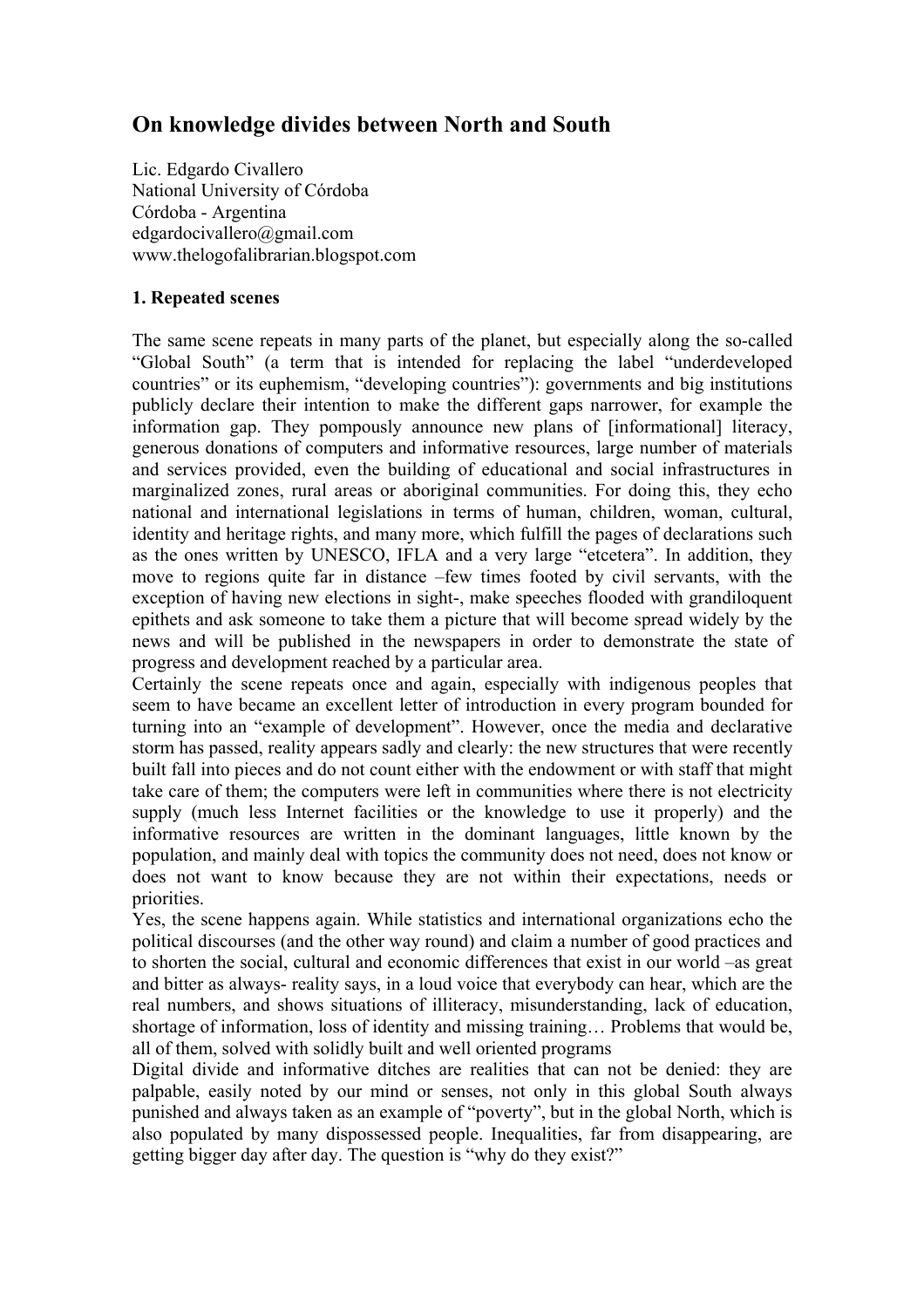It does not only consist of unfair differences where some have more economic resources than others; of historical distances between those who "have" and those who don't; of an imbalance in social or political power… Obviously, those are the general basis of the problem, but there is something else: a wrong attitude. Divides and ditches do not appear suddenly: they are raised and dug day after day, step by step, and we are the ones who, with our attitude and our practice (or its absence) make it possible their reproduction and perpetuation.

When we speak about differences and barriers, about their analysis and likely solutions to those problematic situations, few times the voice of the addressee, his/her opinion or his/her interest is taken into account. S/he is considered as an object that needs help, an identity with no values or proper thoughts, which is urgently demanding our support in order to follow a particular path that we have determined according to our own cultural patterns: the path of knowledge (of *our* knowledge), the path of education (of *our* education), the path of development (as far as *our* society plans it in a way that is right or appropriate for its purposes). Nevertheless, the simplest common sense shows that there are not equal paths for two pairs of different feet, and that what is useful, easy and quick to do for someone can not be convenient for other.

Therefore, maybe when we do not pay attention or give the word to those "in need of help" we are taking the first mistaken attitude that will lead to the production of misunderstandings and omissions, which are, precisely, the ones that feed many world *inequalities* 

If we want to build bridges over the deep trenches that divide the humankind in every aspect of their life (including information), we should understand and accept, in first place, that dialogue is the basis of any kind of approach, and that this approach is the first step towards the comprehension of the "other", of his/her life, experiences, expectations, past and present, and also of the future that s/he desires for him/herself, which maybe won't be the same that we want for ourselves.

From our incomprehension –sometimes due to simple lack of consideration- "developed" societies continue finding problems that maybe are not such, and applying intending solutions –without asking others' opinion in advance, neither their permission- that do not work, which are doomed to failure or become useless because never was it previously asked (or thought) whether or not they would be of any use.

Many of those barriers that exist between the peoples, the societies and the contemporary human groups are there thanks to our actions and the attitudes that guided them in the past and keep on influencing our behavior. Our own hands have been the ones that, consciously or unconsciously, have given birth to them and still maintain them. If we want to drive our efforts to reduce and eliminate them, we should think, first of all, of a change in our own ideas and attitudes, for our actions become, effectively, the cranes that will destroy the walls, not the machines that will help to lift new bricks on the existing ones.

## **2. A first step: to listen to**

In the specific case of the current differences concerning the access, the comprehension and the use of information on the part of diverse social sectors, the most likely solution should start by identifying the origin and the nature of the unbalance, the difference or the inequality...

From a western perspective, the lack of books and libraries might seem an important and serious matter. However, in the middle of many indigenous communities that still live today according to their traditional rules, such elements are useless at this moment,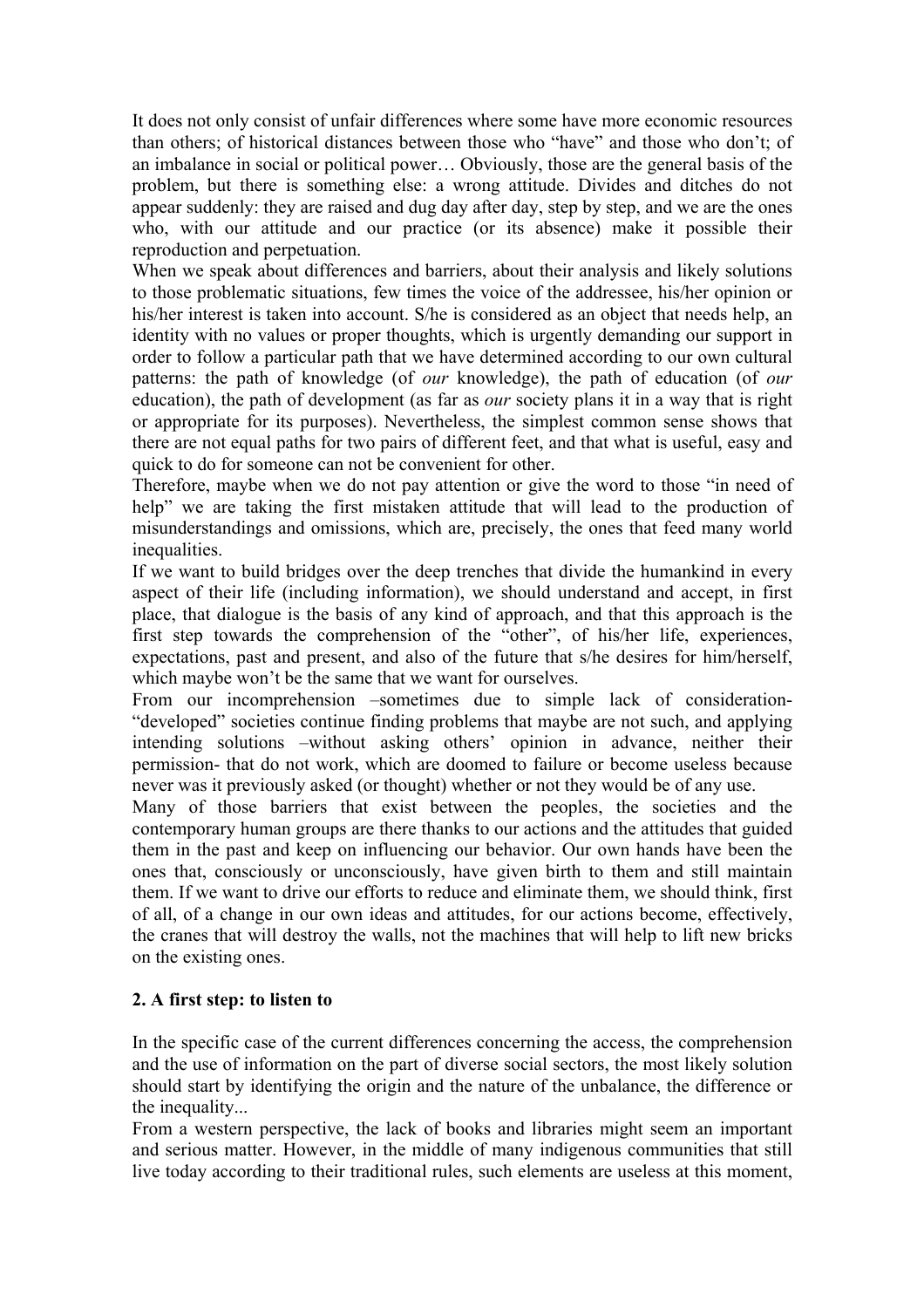since they neither consider their languages nor their communications channels, their cultures or their needs. From that very same point of view, the source of many social problems has its roots in the illiteracy and the lack of education. Nonetheless, from the main characters' way of thinking, such source uses to be a different one: the alarming loss of their identity, of their reasons for living, of their patrimony, of their culture and their opportunities. And the "official" literacy and education –considered as solutionsmight not be anything else but pressures for acculturation that would make their real problems even more noticeable.

It seems clear that the viewpoints on the same situation can be very different, and the solutions needed and provided, at a great distance one from the other. When it happens, there is a lack of a close relation between the parties that will be responsible for the expected failures, for walls getting thicker and higher, and for the feeling of not being able to trust the models and systems that have confirmed their impossibility of providing any help or reaching some kind of understanding.

That is why the first step in the design of any proposal that be aimed at promoting a change within a particular sector of society should be *listen to the interested party*, pay attention to it, get to know it, come near to it and its daily circumstances. Grass-root development, action-research and the popular and critical pedagogy exactly set up that: the change stemming from the participative opinion of the addressee.

*To listen to* implies a number of things. On the one hand, it means to came near to a person, place yourself next to him/her, ask him/her and wait for his/her answer, paying attention to his/her voice, each single word and the silences between them; listening to whatever s/he has to say and tell. This suggest that an enormous effort should be made and a major step taken in a modern world that is mainly characterized by the accent put on the individual person, the isolation and, in consequence, the loss of inter-personal communication.

*To listen to* means, on the other hand, to be able to understand what the words say and silence, the language and the culture in which frame we can found the ideas or structure that form its background. It also suggests that the interlocutor lives in a social, cultural, temporal, political, ideological, religious and individual context that is completely different from ours, and that should be considered in depth if we want that the solution given in order to shorten distances between some groups be valid and valuable

*To listen to* also intends to think carefully of the "other", recognizing and valuating their existence. Above all, it forces someone to put him/herself at the same level of the "other", to get rid of distances and vertical structures, of status and empowerment, of prejudices and pre-concepts. It teaches how to put yourself in another person's shoes, especially when his/her situation is an unpleasant and difficult one. It will be at that very moment when we will be taking the first step towards real approaches: ditches, divides and walls that separate one from the other will be scheduled for demolition, and we will be laying the first brick on the bridge.

Listening allows us to know. Once we know a bit more of something we can learn much more about it, we can understand it better. And it is exercising our ability to understand that our comprehension will continue developing as much as the dialogue that should guide and produce it. It will be a remarkable achievement in the way of suggesting solutions worthy of their success.

#### **3. A second step: to exchange opinions**

A good number of international projects aimed at providing solutions to critical situations in countries of the global South, have been designed unilaterally, without the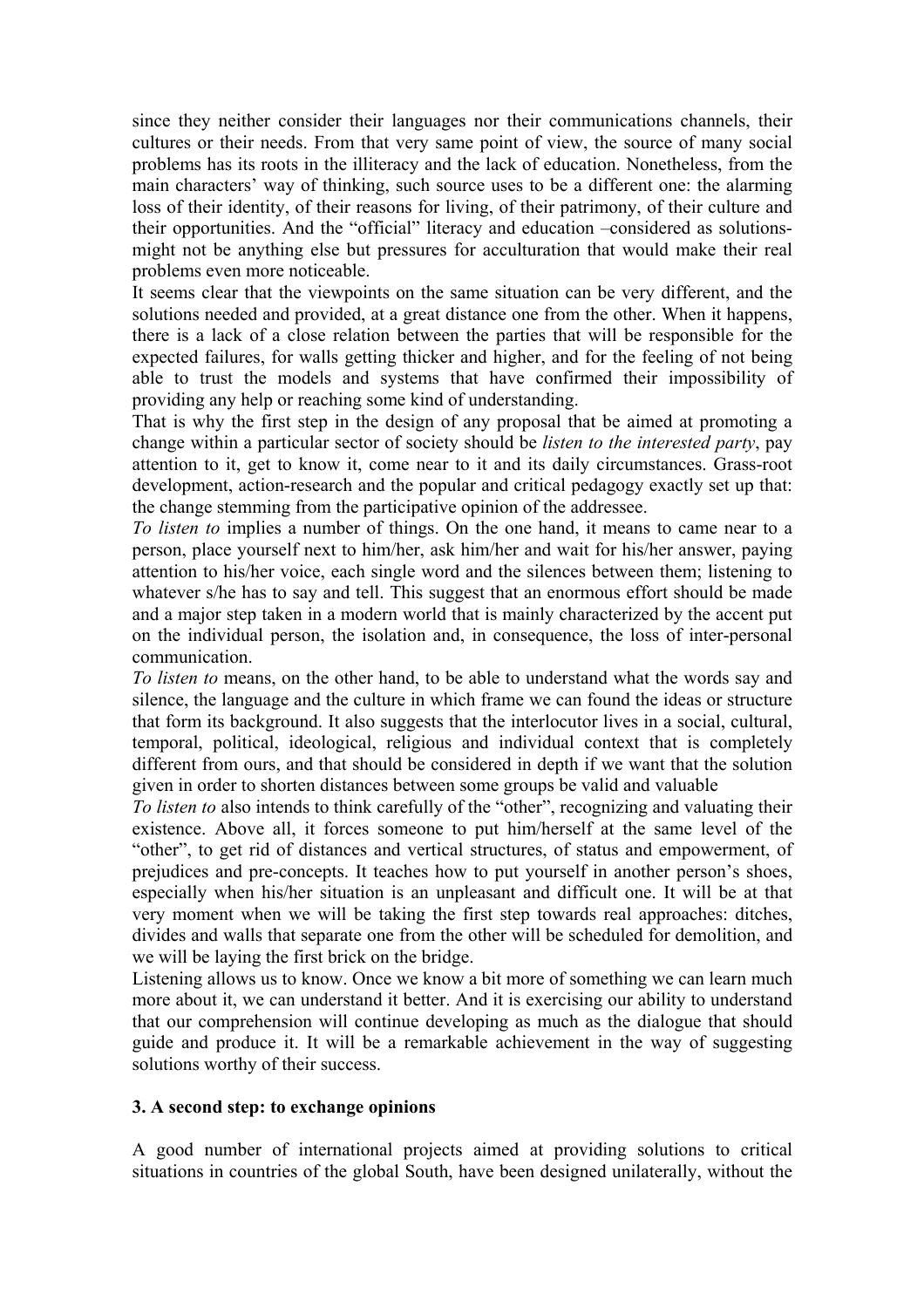agreement of the other members, based on the opinions, ideas and experiences of a group of "skilled" people (taking into account the standard of knowledge reached by their scholar training or their political position) for making decisions and drawing up the action guidelines. Never has it been established a dialogue with the community meant for that "help", in order to consider their opinion in the matter. Moreover, the plan has been put into action in a very paternalistic way, in an invasive, inconsiderate and totally unbalanced manner. Hence, a fundamental mistake has been perpetuated, which continue being the root of the many differences that keep on separating one from each other at the present (including digital divides): the belief that there is a unique model, which is not only "the best possible", but the one that "works better" and, as a consequence, the model that should be implemented everywhere for all to live "equally good".

On the contrary, through a fluid dialogue two situations will be promoted. Firstly, and by the simple fact of accepting him/her as interlocutor, the "other" existence would be recognized as well as his/her position and role, which is a very important step forward. Secondly, voice is given to those who have something to say in order to listen to their own words, to take into account the opinions and thoughts expressed by them, which is the principle behind the "free expression right" many times alluded but very few respected. Obviously, the term "dialogue" implies an exchange between equals. If we were acting in a different way, it would become merely a monologue, operating only in one direction: from the dominant towards the inferior position.

Through the dialogue it is more likely to exchange ideas, to take a position, to learn, to discuss and to gain an initial notion about the real problems and their feasible solutions. At the same time, it facilitates the identification of such problems, the search of their causes and the point from which they start, the explanation for their reasons –if it is likely to find some-, and the outline of the more likely paths towards the future considering the possibilities of the addressees community. Thanks to the dialogue we can build bridges: we can recognize the points of either shore where on their bricks will be laid. In addition it allows us to know which tools are available for going on with their construction. And, most importantly, it permits us to know the reason why they are going to be built.

From the beginning of the dialogue –egalitarian, free, open and likely to be affected by conflicts- a first step is taken towards the closing of ditches and the barriers reduction. As it develops, there should be a strong determination in the process that will refer to our commitment and the search of a balanced approach. From that moment onwards, we should also understand that the solution to the problems does not always consist in the help offered as a gesture of solidarity, rather in the joint effort that should involve the achievement of common goals.

## **4. Mistaken "helps"**

There are a good number of cases of professionals (from different disciplines) who come near to disadvantaged populations or communities in order to show solidarity with them and offer their help, which can be synthesized as a (temporal) solution to the problems by using budgets, elements and tools coming from outside of the addressee group. The solution lasts as long as it lasts the staff that "helps" and their resources. As the popular Spanish saying goes, this is "bread for today and hunger for tomorrow".

The well-understood collaboration does not have its basis only on the urgent solution to the most serious problems, what, certainly, is necessary sometimes. It has to do with providing the training for particular addressees to be able to respond –with and answer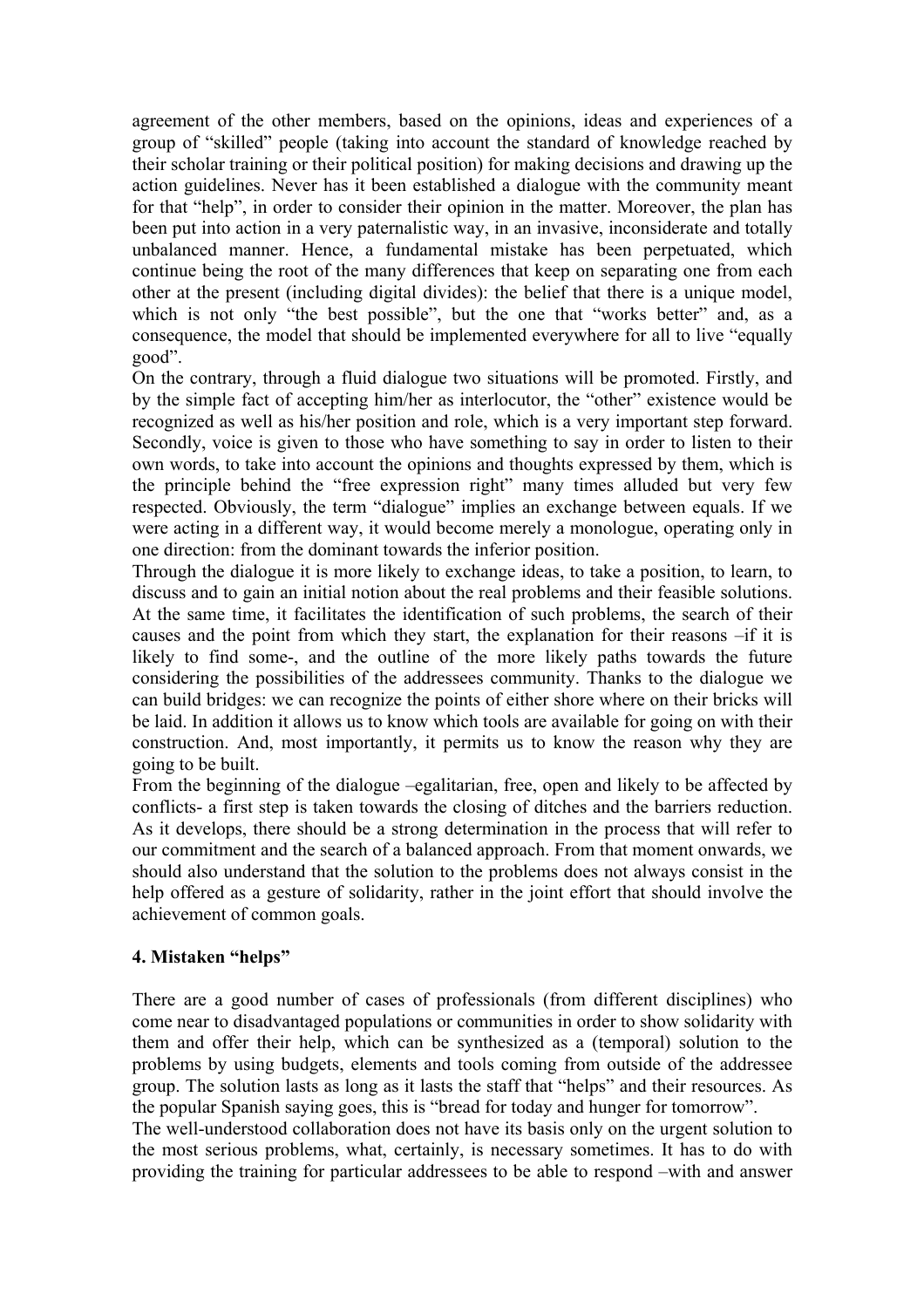*of their own*, taking into account both the time and the form *they* consider to be the best possible- to the needs that they will have firstly identified as such. It implies the recognition that the human groups or sectors with particular problems, are not immersed in them because they like that state of things, but because they do not know how to solve, or cannot find ways to deal with them. In such situation, the mission of any professional is to provide his/her know-how: to train the addresses and allow them to do the rest in the frame of their own context, in a way that is appropriate for them and at a suitable moment. That way, we will be acknowledging the possibility of a sustainable development, far from paternalistic patterns and opposite to the invasive ones. Moreover, the addresses will experiment the sense of success that anybody can feel when is able to break, with his/her hands, the chains that have tied him/her for a long. long time.

In the case of information barriers and ditches, the sort of collaboration we are discussing in here should not be limited to the so called "help" that we have mentioned above. The fences that prevent people from accessing knowledge, having the right to education or expressing themselves freely, are particularly noticeable in our society and the results of such difficulties undermine its possibilities and make it weaker at the base. Considering the fact that the impossibility of accessing strategic and up-to-date information maintains entire groups in the shade of diseases, gross violation of human rights, political affairs, labor exploitation, environmental dangers, lootings, cultural and religious oppressions and a huge incapacity to answer back external aggressions, it is not difficult to understand how most of the current social and economical inequalities are sustained in the ignorance or the lack of information on the part of a great mass of people, who neither know what rights they have nor how to defend them, who cannot have access to the news or identify which elements are harmful to their health or to their environment… and a long and painful "etcetera" that covers pages and pages of numerous publications and prestigious international NGOs reports.

The collaboration, in this case, should not have either its basis on the provision of a "strange" model, such as the education system, the library, the book or the Internet. On the contrary, it should rest on the previous (ac)knowledge of the situation and the conditions, the dialogue, the solutions given by the addresses (since they are the ones who know them but have not been able to put them into practice yet) and their implementation from a grass-root perspective. It might happen that the Internet would not be the solution in the regions where there is not electricity or telephone wires, or where the contents on the Web are not useful for they have been written in a different language, from a different cultural reference framework and have nothing relevant to add. Maybe books would be useless in areas where writing is not the most accepted rule, or neither is the dominant language the one fluently spoken (and the books in minority languages are very few). It is also probable that the (traditional) library would not be the most proper answer to the needs faced by scattered populations, neither to illiterate or culturally oppressed ones: in that case, a radio or sounds collections might work better... We might also consider whether a formal school would be more or less necessary than a number of (in)formal workshops or a series of courses… It seems clear that the proposition of solutions from an external and western point of view –centered on the wrong belief that "our solutions always work and are the right ones as far as our status can easily demonstrate it"- does not always solve what it tries to work out; moreover, many times, only manages to close doors and make the situation worse.

#### **5. Conclusion: walking other paths**